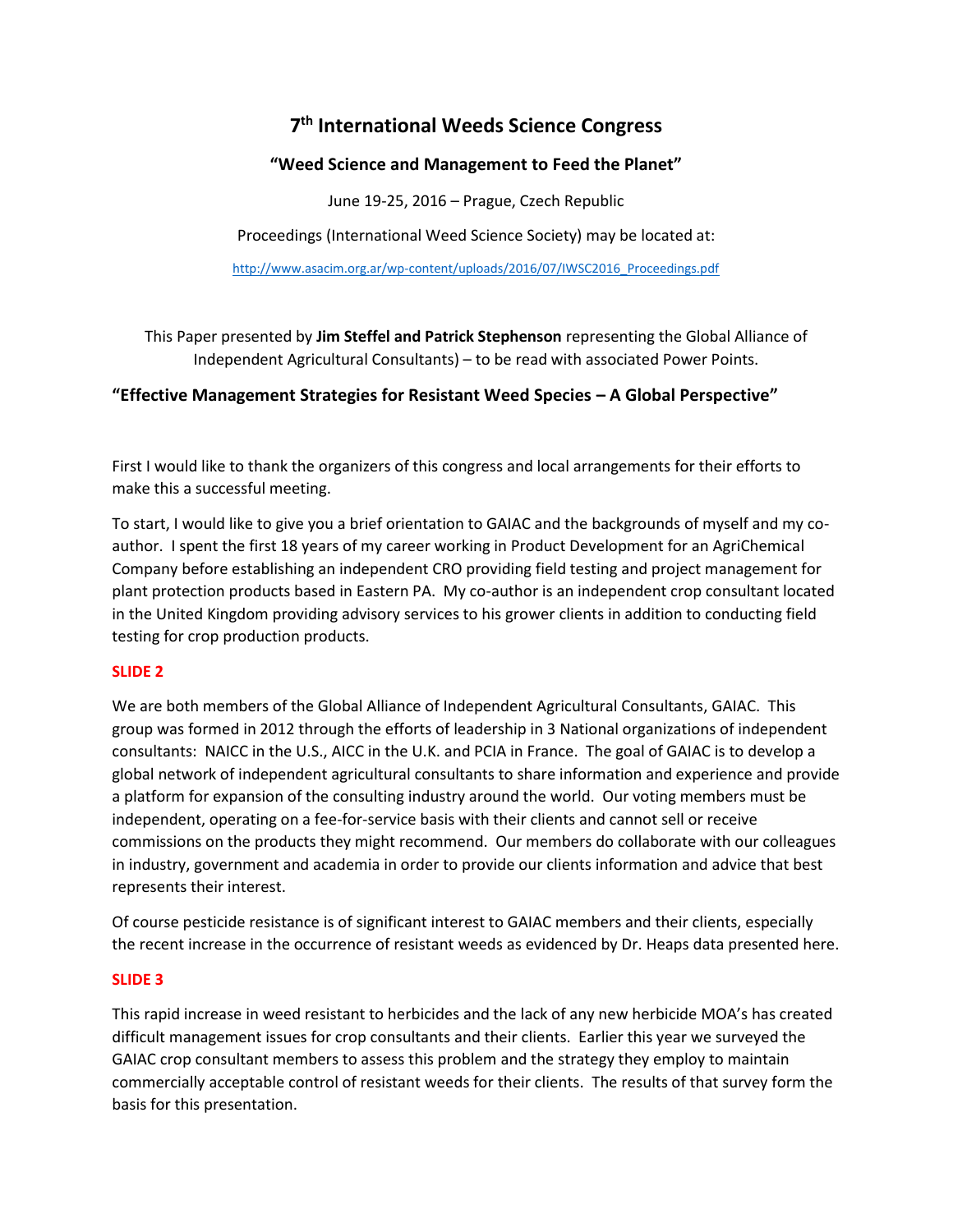#### **SLIDE 4**

As consultants to growers, our members must consider a broad scope of inputs and factors involved in producing an agricultural commodity in the most efficient, cost-effective and profitable manner. A crop production system is dependent on a number of different components, one of which is management of weeds and other pests. However many of the other components in this system can also enhance or antagonize conventional pest management practices. In this survey, we focused on weed control and how the various components are used to produce an effective strategy for controlling herbicide resistant weeds.

The recent rapid increase in weed species resistant to one or more MOA's has resulted in a conscious effort by many to implement proactive resistant management practices that will prevent or delay the appearance of resistant species. In the past, weed control has relied almost exclusively on one or two herbicide applications to provide effective weed control. The resulting development of resistance to one or more MOA's in many weed species requires a multifaceted management strategy where herbicides are not always the sole component. In the future, we need to think of resistance management as a proactive component of a sustainable crop production system rather than a response to the appearance of resistant species.

#### **SLIDE 5**

The survey included consultants from North America, Europe, South America and Australia. The primary crops managed by the responding consultants were corn, soybeans, wheat, cotton and rice, in that order. There were also a number of other agronomic and vegetable crops reported. Unlike insects or diseases which are typically specific to a single or group of crops, weeds are normally independent of the crop and therefore require a long term resistance management strategy.

#### **SLIDE 6**

The difficulty in managing resistant weeds was similar for corn, cotton and small grains however weed management in soybeans was considered less problematic.

#### **SLIDE 7**

When asked which of the herbicide chemistry was most problematic for resistance, EPSP synthesis Inhibitors (glyphosate) and the ALS inhibitors were by far most frequently ranked on top.

#### **SLIDE 8**

The most effective management strategies still focus on herbicides however nearly 100% of respondents favored mixtures and pre-emergence products to post-emergence herbicides. We do not have historic data; however, this preference was probably reversed 10 years ago. What is interesting is the wide range of practices being employed to improve weed control.

- 1) Post-harvest herbicides, a more proactive practice to reduce weed pressure in future crops.
- 2) A return to more traditional weed management practices of crop rotation and tillage.
- 3) The significant use of cover crops proactive-long term- we'll discuss later.
- 4) Hand roguing proactive practice to keep resistance genetics out of the seed bank. Done on large acreages in Midwest.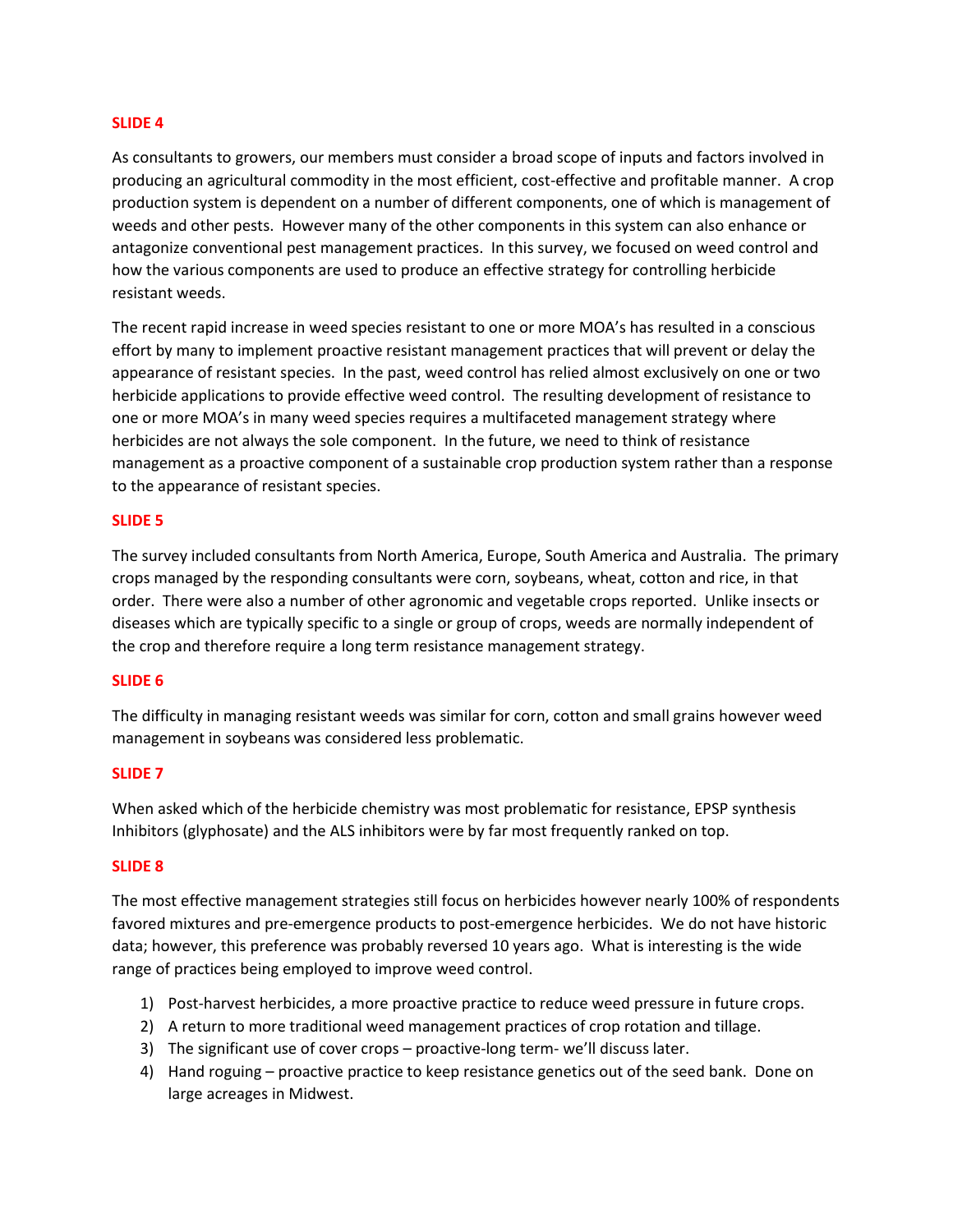5) To the contrary, equipment sanitation is not done as frequently as needed to prevent the spread of resistant weed seed.

#### **SLIDE 9**

Post-harvest efforts to manage weeds are mostly limited to herbicides to reduce weed pressure in future crops. Use of seed destruction was low, however there was limited response from Australia where elimination of seed is a more important component of their resistance management program.

We also had a number of simple yes or no questions to gauge the consensus among crop consultants.

#### **SLIDE 10**

Resistance management strategies compromise soil condition: 70% not concerned, suggesting they are confident no till weed control will remain viable.

#### **SLIDE 11**

Voluntary/compulsory: resistance management schemes fairly evenly mixed and suggest that better or more commercially acceptable strategies are needed.

The responses on the next two questions are very interesting.

#### **SLIDE 12**

Government incentives that enhance resistance management: feeling that government institutions and regulators could do much more.

### **SLIDE 13**

Government programs that hinder resistance management efforts: There was a fairly strong response the government can actually hinder implementation of resistance management strategies, land use and conservation laws.

On the question of increasing incidences of resistance in recent years

#### **SLIDE 14**

More than 90% of respondents indicated that problems with weed resistance has recently become worse.

#### **SLIDE 15**

The greatest increase in herbicide resistant weeds has been in the last 5 years: Positive: There is a keen awareness of the importance of resistance management.

In Australia greater than 95% of cotton consultants considered weed resistance their #1 or #2 production problem.

Cover crops –

Late summer/fall seeding into wheat stubble

- Crimson clover, tillage radish, some grass